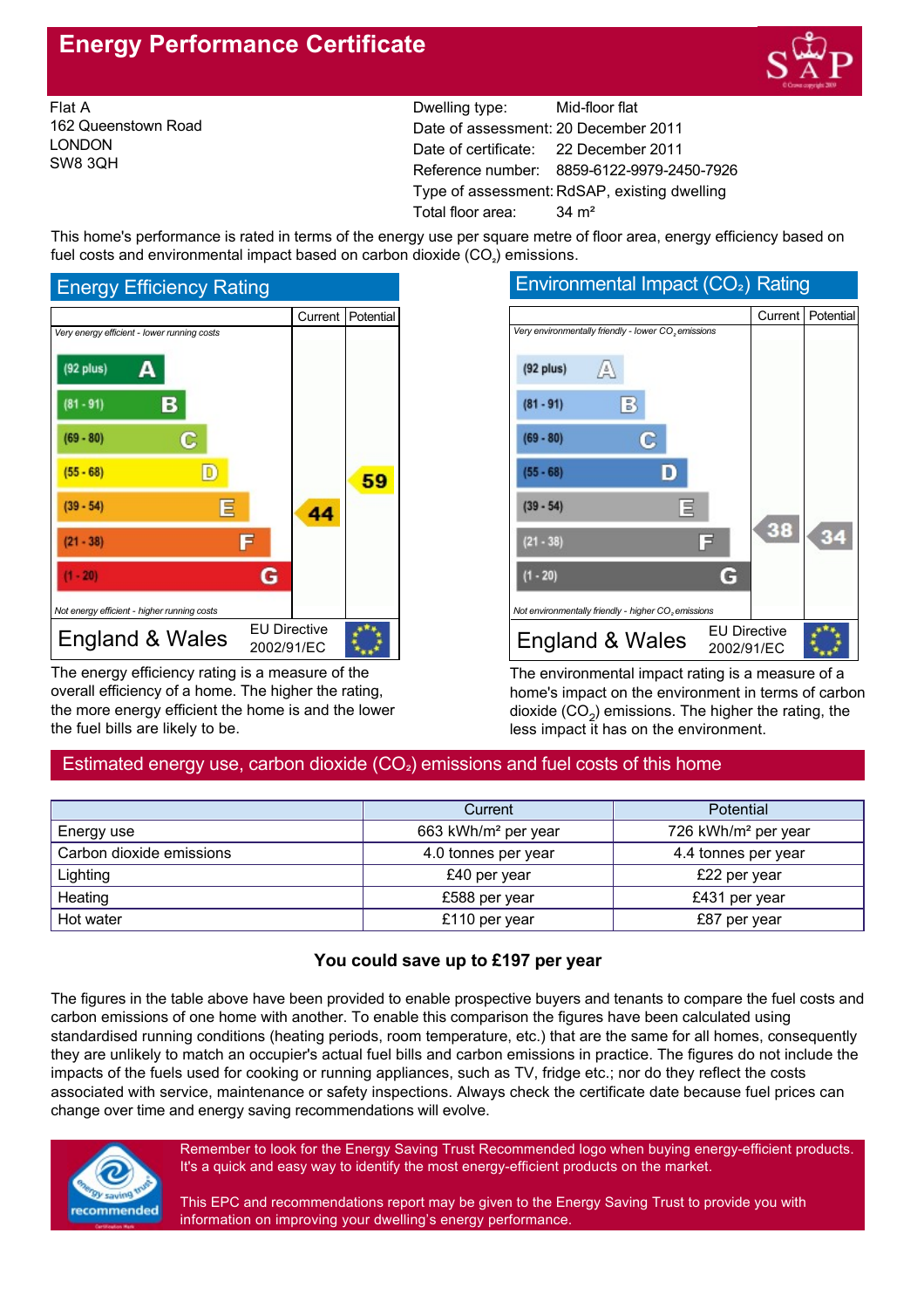#### About this document

The Energy Performance Certificate for this dwelling was produced following an energy assessment undertaken by a qualified assessor, accredited by the NHER Accreditation Scheme, to a scheme authorised by the Government. This certificate was produced using the RdSAP 2009 assessment methodology and has been produced under the Energy Performance of Buildings (Certificates and Inspections) (England and Wales) Regulations 2007 as amended. A copy of the certificate has been lodged on a national register.

| Assessor's accreditation number: SAVA006415 |                                        |
|---------------------------------------------|----------------------------------------|
| Assessor's name:                            | Mr Andrew Denney                       |
| Company name/trading name:                  | <b>AND Properties</b>                  |
| Address:                                    | 13, 1A St Rule Street, London, SW8 3EH |
| Phone number:                               | 07818021069                            |
| Fax number:                                 |                                        |
| E-mail address:                             | info@andproperties.co.uk               |
| Related party disclosure:                   | No related party                       |
|                                             |                                        |

# If you have a complaint or wish to confirm that the certificate is genuine

Details of the assessor and the relevant accreditation scheme are as above. You can get contact details of the accreditation scheme from their website at www.nesltd.co.uk together with details of their procedures for confirming authenticity of a certificate and for making a complaint.

# About the building's performance ratings

The ratings on the certificate provide a measure of the building's overall energy efficiency and its environmental impact, calculated in accordance with a national methodology that takes into account factors such as insulation, heating and hot water systems, ventilation and fuels used. The average Energy Efficiency Rating for a dwelling in England and Wales is band E (rating 50).

Not all buildings are used in the same way, so energy ratings use 'standard occupancy' assumptions which may be different from the specific way you use your home. Different methods of calculation are used for homes and for other buildings. Details can be found at www.communities.gov.uk/epbd

Buildings that are more energy efficient use less energy, save money and help protect the environment. A building with a rating of 100 would cost almost nothing to heat and light and would cause almost no carbon emissions. The potential ratings on the certificate describe how close this building could get to 100 if all the cost effective recommended improvements were implemented.

### About the impact of buildings on the environment

One of the biggest contributors to global warming is carbon dioxide. The way we use energy in buildings causes emissions of carbon. The energy we use for heating, lighting and power in homes produces over a quarter of the UK's carbon dioxide emissions and other buildings produce a further onesixth.

The average household causes about 6 tonnes of carbon dioxide every year. Adopting the recommendations in this report can reduce emissions and protect the environment. You could reduce emissions even more by switching to renewable energy sources. In addition there are many simple everyday measures that will save money, improve comfort and reduce the impact on the environment. Some examples are given at the end of this report.



**Click www.epcadviser.direct.gov.uk our online tool which uses information from this EPC to show you how to save money on your fuel bills.**

Further information about Energy Performance Certificates can be found under Frequently Asked Questions at www.epcregister.com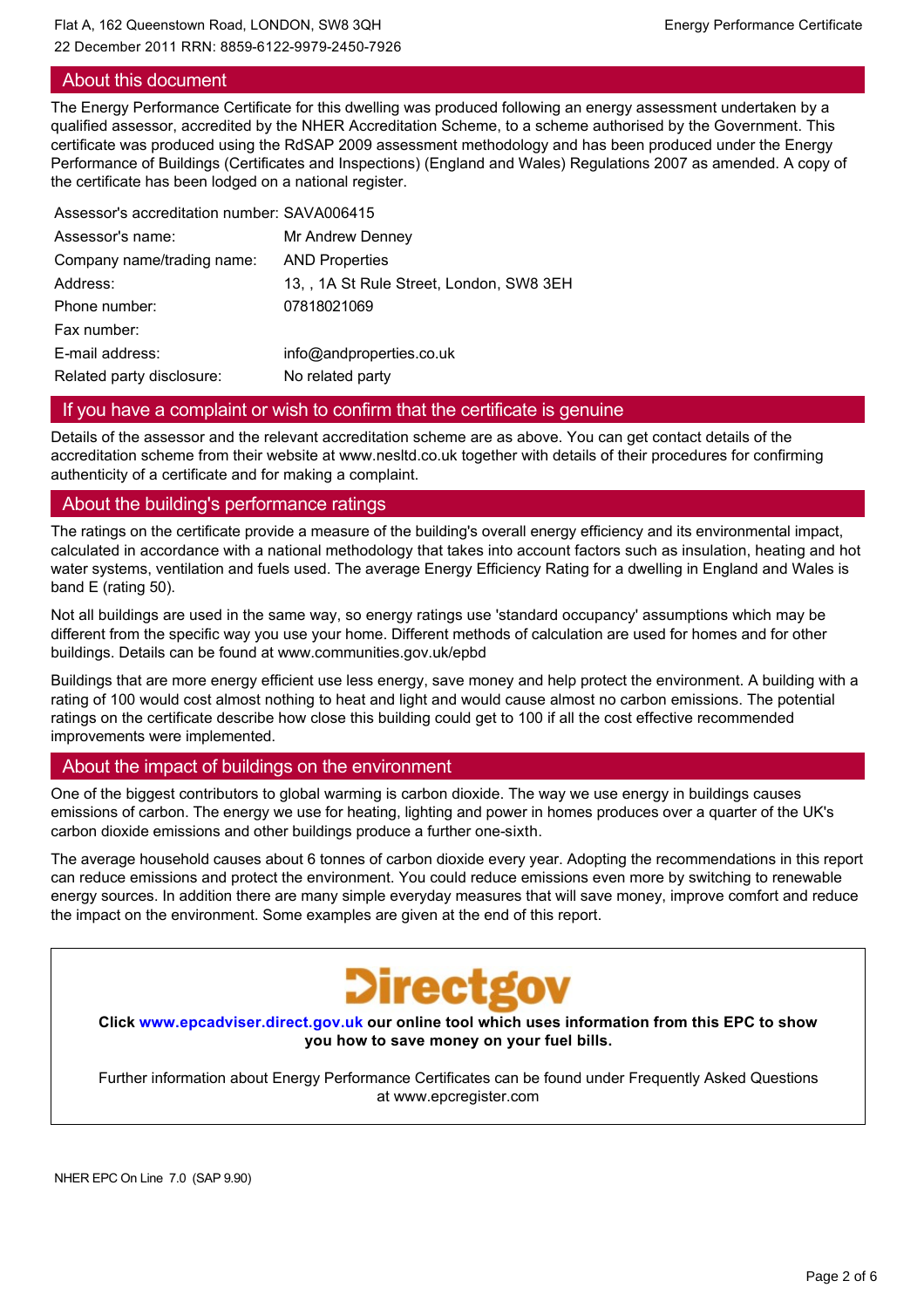#### **Recommendations**

The measures below are cost effective. The performance ratings after improvement listed below are cumulative, that is they assume the improvements have been installed in the order that they appear in the table. The indicative costs are representative for most properties but may not apply in a particular case.

| Lower cost measures                                      | Indicative cost | <b>Typical savings</b><br>per year | Ratings after improvements |               |  |
|----------------------------------------------------------|-----------------|------------------------------------|----------------------------|---------------|--|
|                                                          |                 |                                    | Energy                     | Environmental |  |
|                                                          |                 |                                    | efficiency                 | impact        |  |
| Low energy lighting for all fixed outlets                | £15             | £14                                | E 45                       | E 39          |  |
| Sub-total                                                |                 | £14                                |                            |               |  |
| Higher cost measures                                     |                 |                                    |                            |               |  |
| Fan-assisted storage heaters<br>2                        | £200 - £500     | £183                               | D 59                       | F 34          |  |
| Total                                                    |                 | £197                               |                            |               |  |
| <b>Potential energy efficiency rating</b><br>D 59        |                 |                                    |                            |               |  |
| Potential environmental impact (CO <sub>2</sub> ) rating |                 |                                    |                            | F 34          |  |

### Further measures to achieve even higher standards

The further measures listed below should be considered in addition to those already specified if aiming for the highest possible standards for this home. However you should check the conditions in any covenants, planning conditions, warranties or sale contracts. The indicative costs are representative for most properties but may not apply in a particular case.

| 50 mm internal or external wall insulation                   | £5,500 - £14,500 | £131 | C 69 | F 47 |
|--------------------------------------------------------------|------------------|------|------|------|
| <b>Enhanced energy efficiency rating</b><br>C <sub>69</sub>  |                  |      |      |      |
| <b>Enhanced environmental impact (CO<sub>2</sub>) rating</b> |                  |      |      | E 47 |

Improvements to the energy efficiency and environmental impact ratings will usually be in step with each other. However, they can sometimes diverge because reduced energy costs are not always accompanied by a reduction in carbon dioxide  $(CO<sub>2</sub>)$  emissions.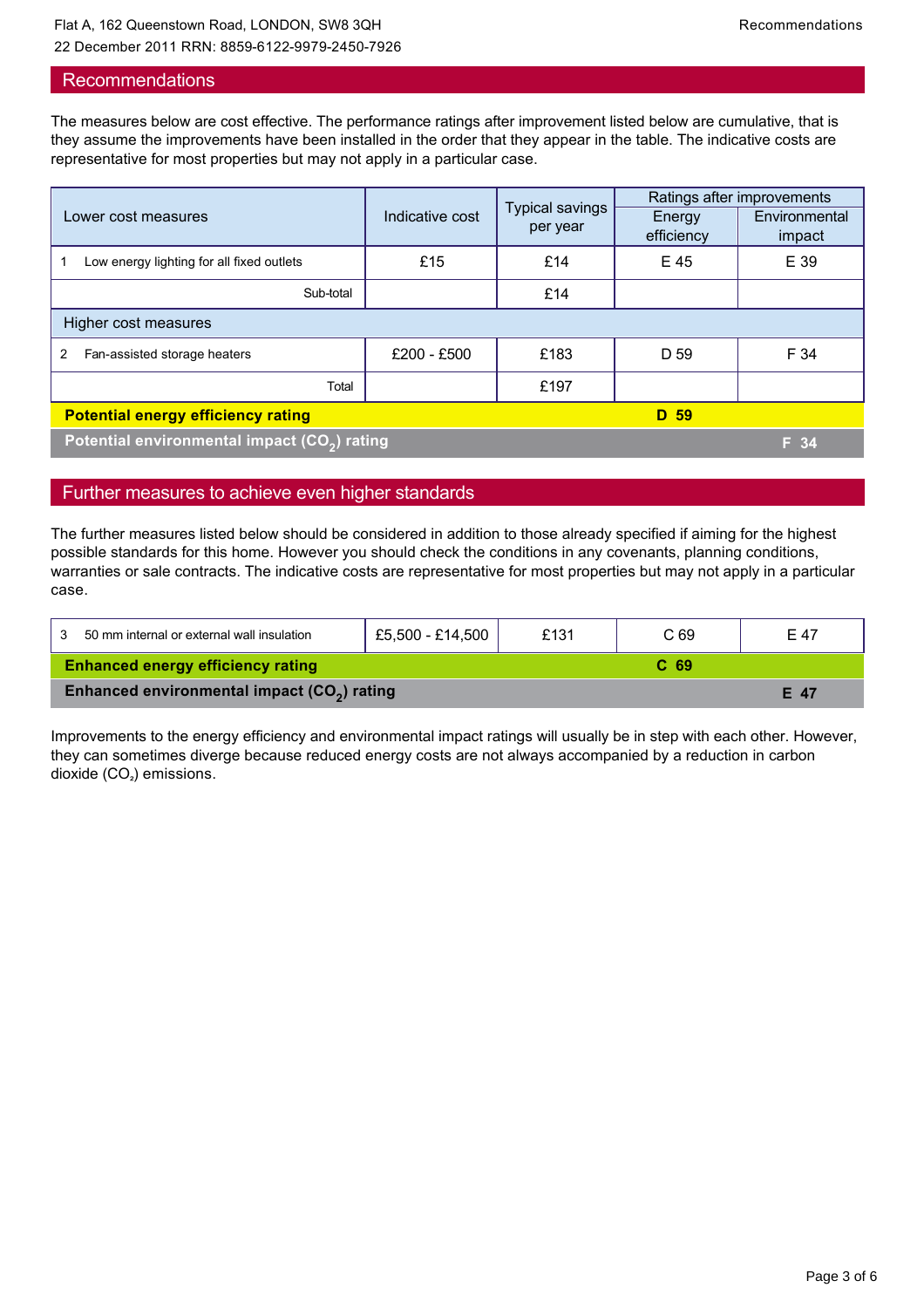## Flat A, 162 Queenstown Road, LONDON, SW8 3QH Energy Performance Certificate 22 December 2011 RRN: 8859-6122-9979-2450-7926

# Summary of this home's energy performance related features

The table below gives an assessment of the key individual elements that have an impact on this home's energy and environmental performance. Each element is assessed by the national calculation methodology; 1 star means least efficient and 5 stars means most efficient. The assessment does not take into consideration the physical condition of any element. "Assumed" means that the insulation could not be inspected and an assumption has been made in the methodology based on age and type of construction.

| Element                                                |                                                | Current performance      |               |
|--------------------------------------------------------|------------------------------------------------|--------------------------|---------------|
|                                                        | Description                                    | <b>Energy Efficiency</b> | Environmental |
| Walls                                                  | Solid brick, as built, no insulation (assumed) | ★☆☆☆☆                    | ★☆☆☆☆         |
| Roof                                                   | (another dwelling above)                       |                          |               |
| Floor                                                  | To unheated space, uninsulated (assumed)       |                          |               |
| Windows                                                | Fully double glazed                            | ★★★★☆                    | *****         |
| Main heating                                           | Room heaters, electric                         | ★★☆☆☆                    | ★☆☆☆☆         |
| Main heating controls                                  | Programmer and appliance thermostats           | ★★★★☆                    | ★★★★☆         |
| Secondary heating                                      | None                                           |                          |               |
| Hot water                                              | Electric immersion, off-peak                   | ★★★☆☆                    | ★☆☆☆☆         |
| Lighting                                               | No low energy lighting                         | ★☆☆☆☆                    | ★☆☆☆☆         |
| <b>Current energy efficiency rating</b>                |                                                | E 44                     |               |
| Current environmental impact (CO <sub>2</sub> ) rating |                                                |                          | F 38          |

Low and zero carbon energy sources

None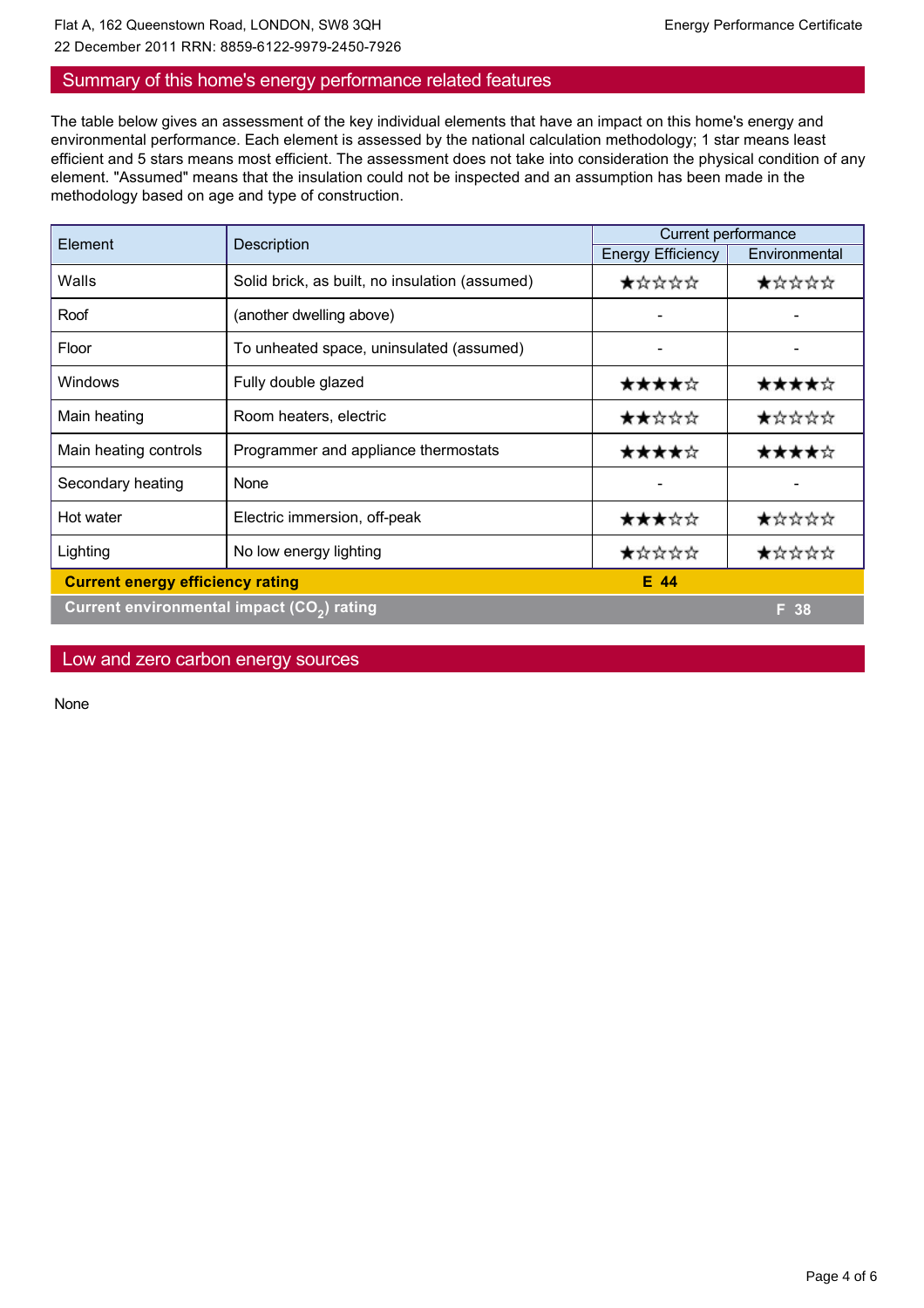#### About the cost effective measures to improve this home's performance ratings

If you are a tenant, before undertaking any work you should check the terms of your lease and obtain approval from your landlord if the lease either requires it, or makes no express provision for such work.

#### **Lower cost measures**

These measures are relatively inexpensive to install and are worth tackling first. The indicative costs of measures included earlier in this EPC include the costs of professional installation in most cases. Some of the cost effective measures below may be installed as DIY projects which will reduce the cost. DIY is not always straightforward and sometimes there are health and safety risks, so take advice before carrying out DIY improvements.

#### **1 Low energy lighting**

Low energy light bulbs last up to 12 times longer than ordinary ones and reduce lighting costs.

#### **Higher cost measures**

#### **2 Fan assisted storage heaters**

Modern storage heaters are less expensive to run than the direct acting, on-peak heating system in the property. A dual-rate electricity supply is required to provide the off-peak electricity that these heaters use; this is easily obtained by contacting your energy supplier. Building Regulations apply to this work.

#### About the further measures to achieve even higher standards

Further measures that could deliver even higher standards for this home. You should check the conditions in any covenants, planning conditions, warranties or sale contracts before undertaking any of these measures. If you are a tenant, before undertaking any work you should check the terms of your lease and obtain approval from your landlord if the lease either requires it, or makes no express provision for such work.

#### **3 Internal or external wall insulation**

Solid wall insulation involves adding a layer of insulation to either the inside or the outside surface of the external walls, which reduces heat loss and lowers fuel bills. Further information can be obtained from the National Insulation Association (www.nationalinsulationassociation.org.uk).